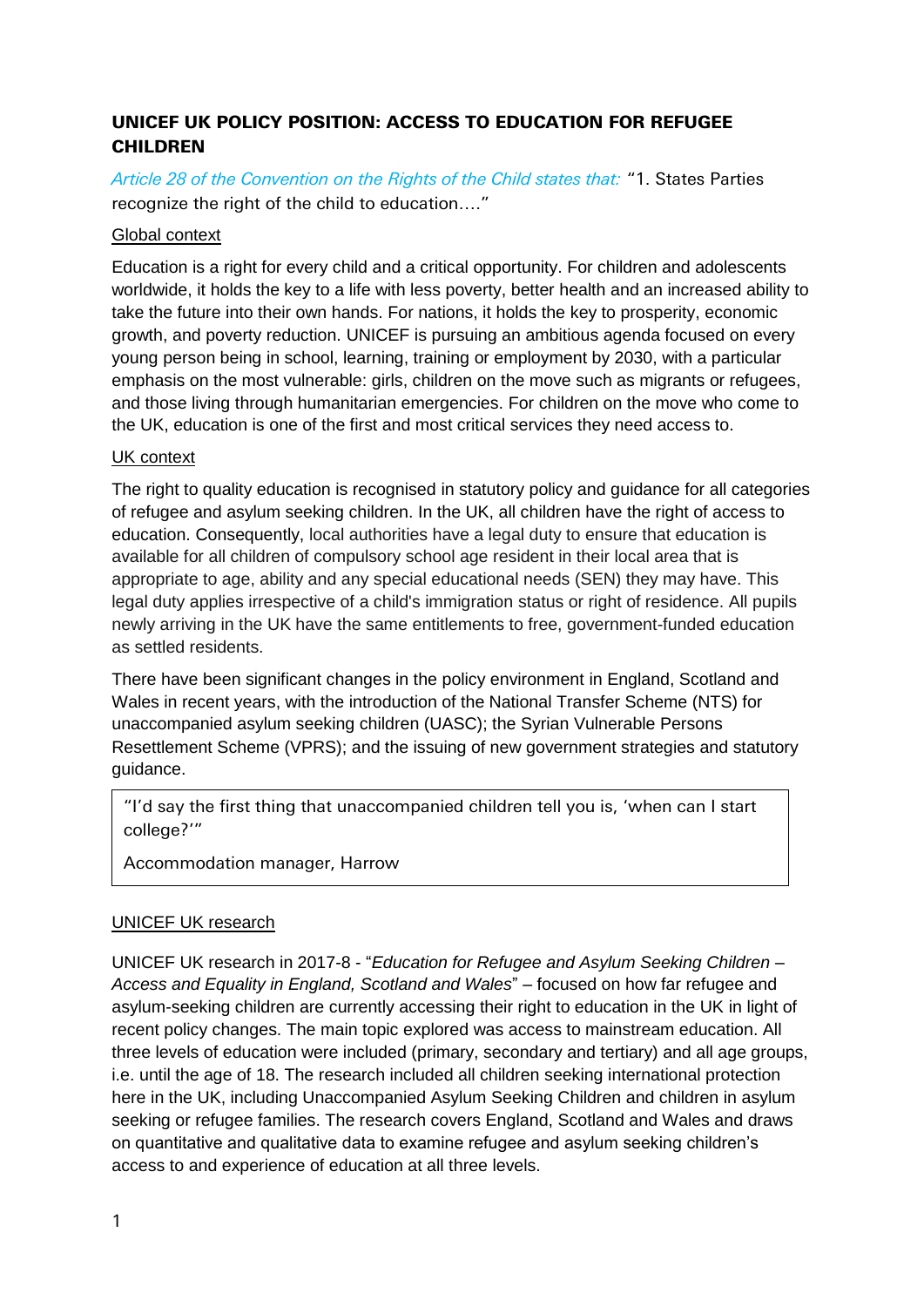### Analysis and policy recommendations

The research confirms that the right to education is fully recognised in the UK's legal and policy frameworks. Overall standards are high and, in the global context, the UK is demonstrating good practice. For example, the recent Global Compact on Refugees encourages governments to "expand and enhance the quality and inclusiveness of national education systems for refugee and host community children and minimize the time refugee boys and girls spend out of education, ideally a maximum of three months after arrival". The UK target for refugee and asylum-seeking children accessing education is 20 school-day period of time, well within this recommended timeframe.

Nevertheless, the research shows that the right to education, although enshrined in law and policy, is still not implemented consistently across the UK and targets are not being fully met.

No region of the UK has met the 20 school-day target for accessing education for all of UASCs in their care. At secondary and further education levels, up to a quarter of children have had to wait over 3 months for a school or college place.

There are a number of barriers, some of them specific for certain groups of children:

- Unaccompanied asylum seeking children may face lengthy waiting periods for a school place to become available.
- For children in families the main problem is not being able to access education during any periods in temporary, initial accommodation.
- Resettled Syrian children obtain school places faster than any other group, with the exception of those with Special Educational Needs.

UNICEF UK acknowledges that the UK authorities at central and local level recognise these problems and have been seeking to address them. To ensure every child's right to education is upheld, we urge the relevant authorities, including national and local governments, schools and voluntary sector partners, to undertake additional measures, such as:

- Disseminating information to schools to ensure they are aware that they do not have to include in performance data for any children who have arrived in the UK less than 2 years ago;
- Supporting refugee families with children to navigate the admissions process;
- Rolling out innovative solutions and existing best practice to address the consequences of stays in temporary initial accommodation for children in asylum seeking families and participation in the National Transfer Scheme;
- Ensuring better support and sufficient places for children with Special Educational **Needs**
- Ensuring that, in all three countries, sufficient resources are provided to support pupils for whom English is an additional language.

In the attached annexes we have proposed country-specific (i.e. England, Scotland, Wales) recommendations for relevant decision-makers and providers.

Despite the gaps in provision that need addressing, we are very encouraged to see from the research that in each local authority area, education is prioritised from the outset and has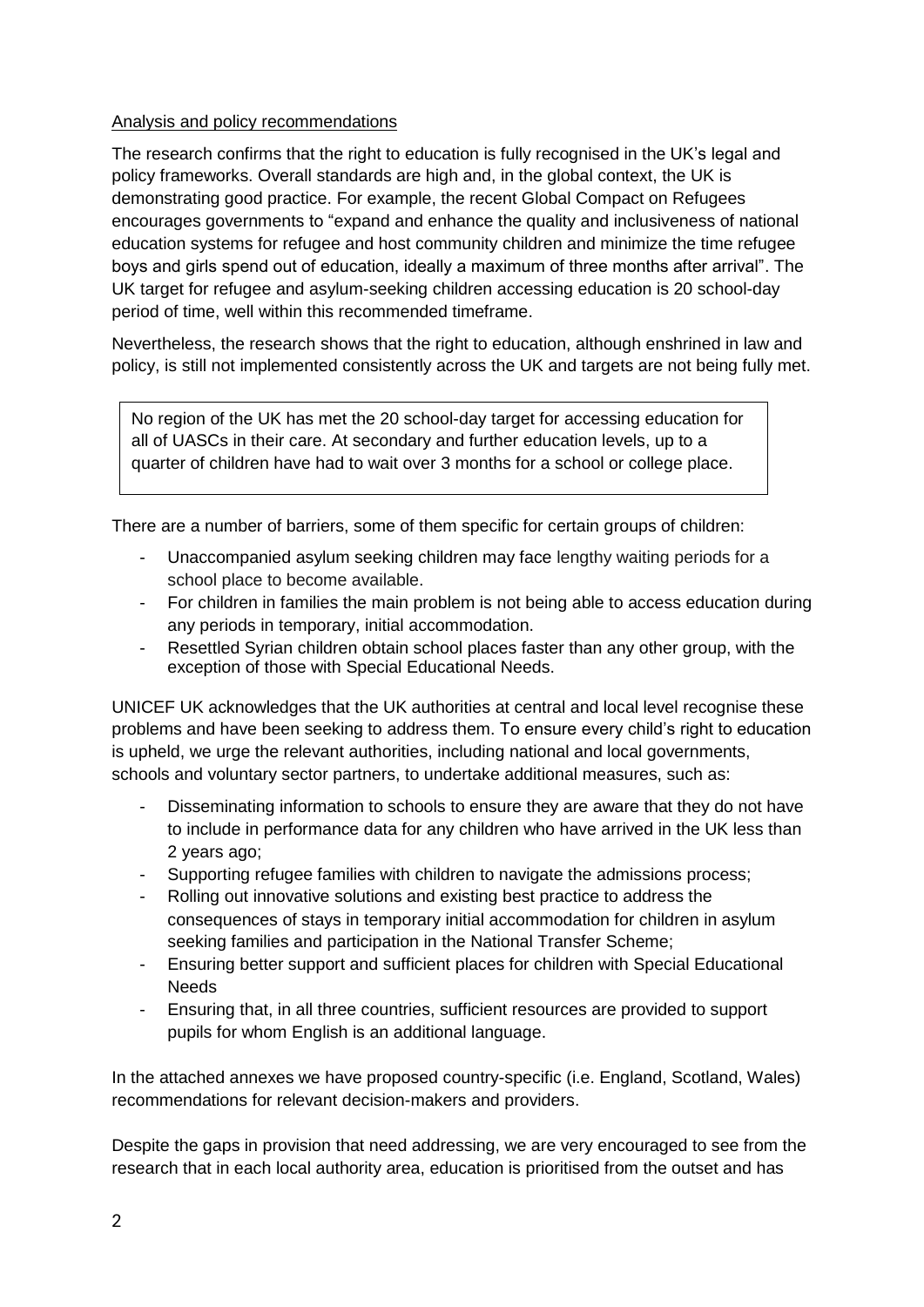been integrated into pathway planning. The majority of the social workers interviewed described working closely with teachers on personal education plans. The majority of the stakeholders interviewed stated that schools were often very positive about how the presence of refugee and asylum-seeking children had enriched the life of the school community and the learning environment.

Our research highlighted many examples of good practice within schools: The Virtual School in Croydon, Therapeutic Mentoring Schools, Newman Catholic College, Orientation and Induction Programme for new arrivals in Oxfordshire, Educational mentoring by Refugee Support Network<sup>1</sup> - these examples of good practice are commended and should be adopted more systemically to address some of the barriers highlighted in the report.

#### **Conclusion**

Education and training are among the most powerful tools for refugee and asylum-seeking children's successful integration into UK society and access to it should be ensured and promoted as early as possible. Rapid and full access to mainstream education should therefore be an integral element of integration and dispersal strategies. This should be seen in light of every child's right to education and every decision must be based on an individual assessment of the child's best interests.

UNICEF UK acknowledges that the UK legislative, policy and service frameworks do recognise that refugee and asylum-seeking children have the same entitlement to education and training as children who are UK citizens. We also welcome that there is a consensus among policy-makers and service providers that more should be done to respond to their needs and support their full integration into UK society.

"It was my first school in the UK. I had a meeting there with my social worker to put together an education plan. She asked me about how my English was going and told me about the kinds of things I could do at that school. It was a really nice school. I really liked the teacher. He was nice to me and I was nice to him and all the teachers helped me a lot."

Mehdi, 15-year-old boy from Afghanistan, Solihull

However, our research reveals there are still too many barriers to access to and provision of education for this vulnerable group of children. UNICEF UK calls on policy-makers and service providers to constantly review and upgrade educational policy and practice by implementing our recommendations.

UNICEF UK is committed to working with policy-makers and service providers to ensure full implementation of the statutory instruments and UN human rights treaties, notably the UN Convention on the Rights of the Child, in line with our mandate. We share the UK Government's vision for "a highly-educated society in which all children have the opportunity to do well, regardless of their background or family circumstances." Together, by improving

-

 $1$  For more details see separate case studies at: <https://www.unicef.org.uk/publications/access-to-education-refugee-asylum-seeking-children/>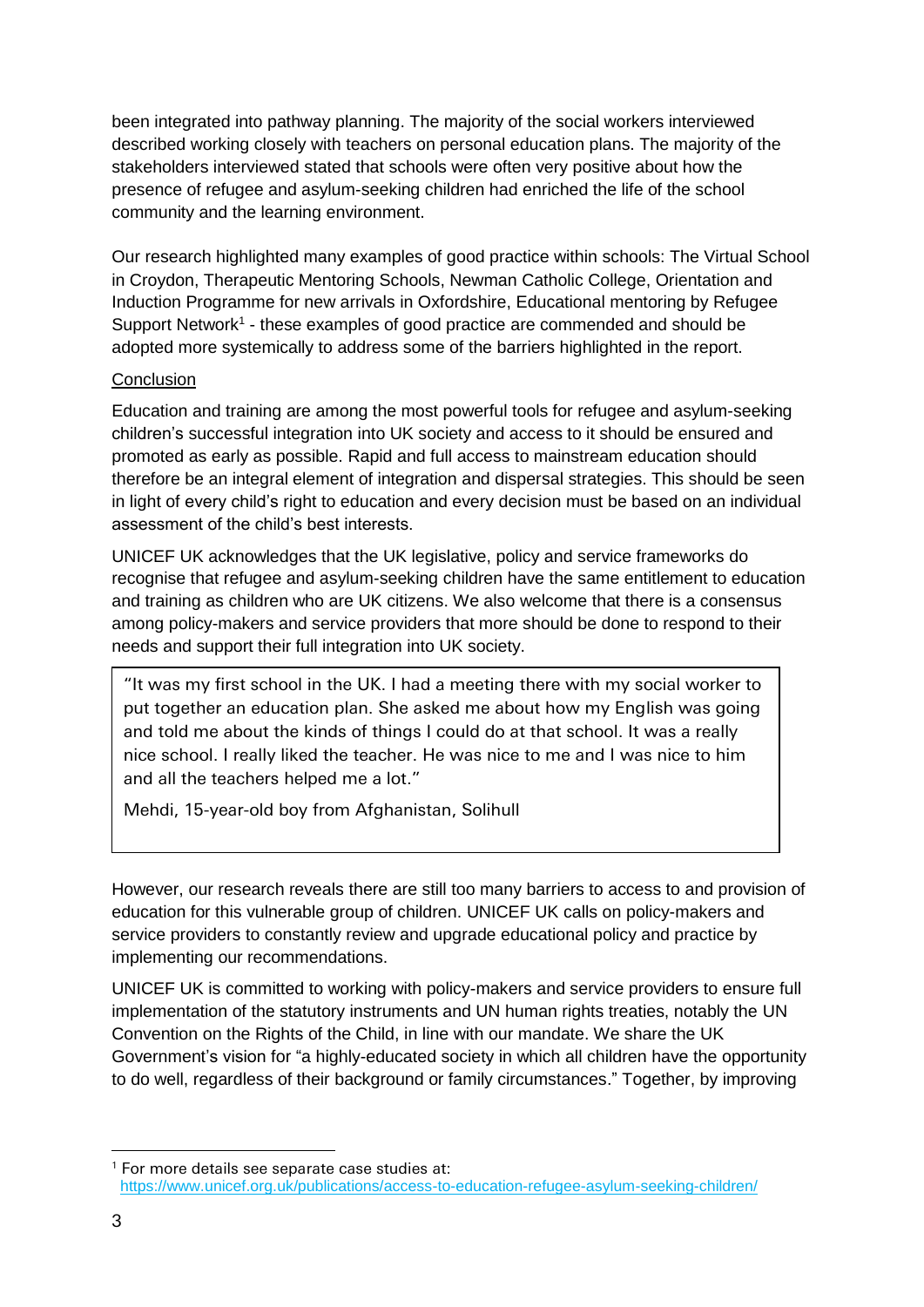access to and quality of education for all refugee and asylum-seeking children, we can make sure every child has their right to education fulfilled.

# **Annex 1: England**

Education is both a right enshrined in the Convention on the Rights of the Child and a key lever for economic growth, poverty reduction, inclusion and gender equality, empowerment and health. This Convention right has been transposed via the Education Act (1996) that states that all children are entitled to free education and that it is compulsory for all children aged between five and sixteen (raised to eighteen in 2015). Furthermore, the UK's vision is for a highly-educated society in which all children have the opportunity to do well, regardless of their background or family circumstances.

UNICEF supports the UK Government as it lives up to the Sustainable Development Goal 4 target to make sure that all girls and boys gain access to quality primary and secondary education, as well as technical, vocational or tertiary education to build the skill set they need to gain employment in the future. We are aware and are concerned that all children in care and children with special education needs face challenges to access good quality education.

In recent years, a number of measures have been introduced in England to support the achievement of children in care, including asylum-seeking children, such as: (a) A new provision in the Children and Families Act 2014 which requires all local authorities to appoint a "Virtual School Head" to discharge the authority's duty to promote the educational achievement of the children it looks after; (b) More than doubling the pupil premium for children looked after by local authorities in England ("Pupil Premium Plus") from £900 in 2013–14 to £1,900 in 2014–15; and (c) Issuing a Charter for Care Leavers which explains what young people should expect from local authorities as they make the transition to adulthood.

Refugee and asylum-seeking children still sometimes experience barriers to accessing schooling and thriving in education in England. A concerning picture emerges in relation to English language provision, reflecting the Casey Report which highlighted, for instance, the reduction in funding for ESOL by 50% between 2008 and 2015.

A positive development is the new Controlling Migration Fund, which was a provision of the Immigration Act 2016 and is designed to help local councils and their communities over the next four years to provide additional support to those areas experiencing pressures*.* We also welcome the Integrated Communities Strategy Green paper that sets out a number of important commitments to increase English language provision and lays out a proposal to develop a national English language strategy for England.

# **Recommendations:**

# The UK Government should:

- Provide easily accessible information to refugee and asylum-seeking families about their entitlements to education, where possible in their mother tongue;
- Ensure that a child's participation in the National Transfer Scheme does not disrupt, even temporarily, their access to the education they need;
- Disperse asylum-seeking families more expediently. Interim provision of education should be ensured for children in initial accommodation;